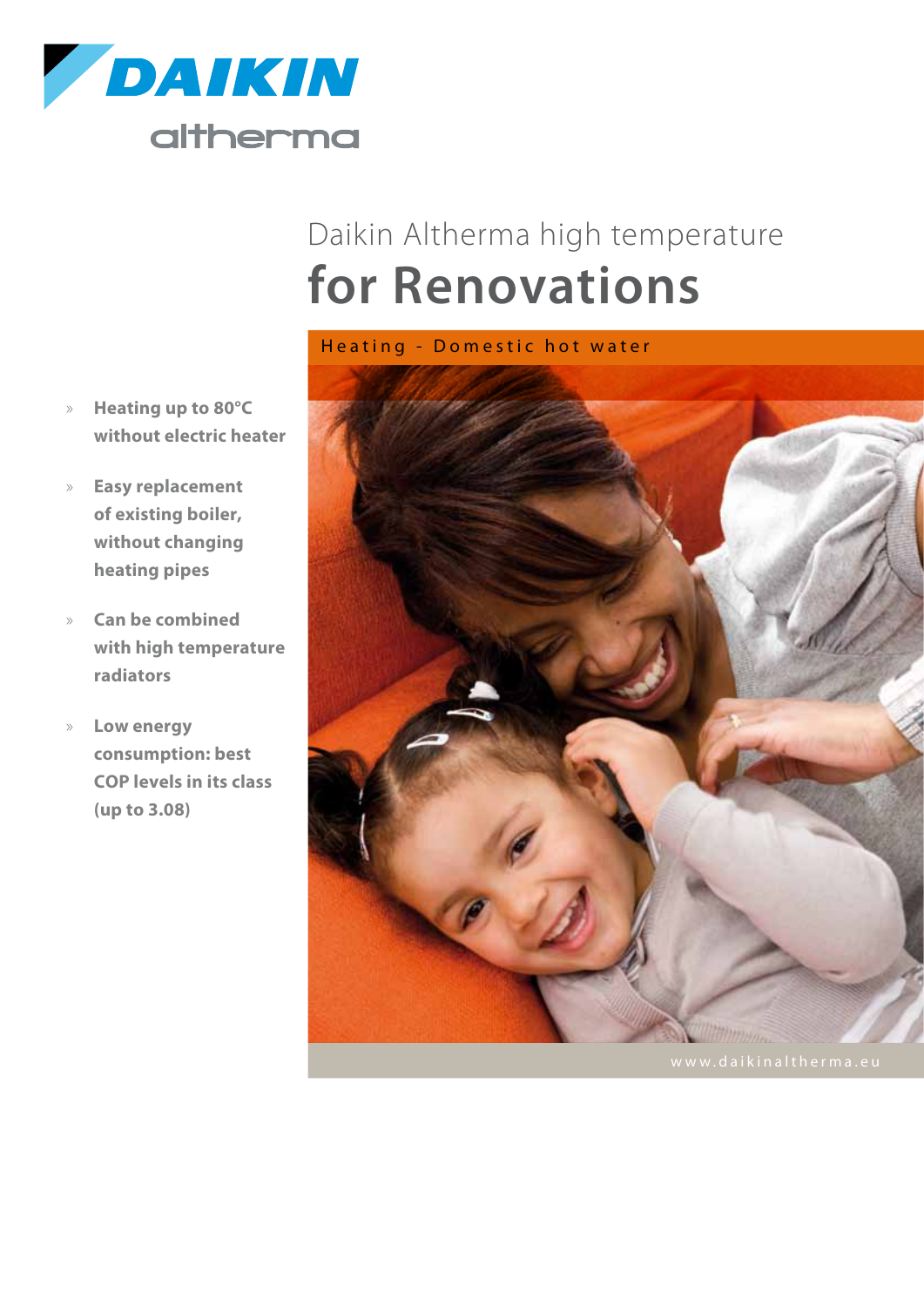# Daikin Altherma high temperature for replacement of traditional boilers

## Split system 1

### A split system consists of an outdoor unit and an indoor unit

The Daikin Altherma outdoor unit includes a heat pump that extracts heat from the outside air resulting in nearly 2/3 of all usable heat coming from a sustainable and free source.

The outdoor unit extracts heat from the ambient outdoor air. This heat is transferred to the indoor unit via refrigerant piping.

The indoor unit receives the heat from the outdoor unit and further increases the temperature, allowing water temperatures up to 80°C for heating through radiators and for domestic hot water use. Daikin's unique cascade compressor approach to the heat pumps (one in the outdoor unit/one in the indoor unit) means optimum comfort at even the coldest outdoor temperatures, without the need for an electric back-up heater.

Available capacities are 11, 14 and 16kW. If a greater heating capacity than 16 kW is required, you can now combine several indoor units with one single outdoor unit to give up to 40 kW of heating.

Daikin Altherma high temperature heats up to 3 times more efficiently than a traditional heating system based on fossil fuels or electricity. A lower running cost is thus achieved, while you can still enjoy a stable and pleasant level of comfort.\*



\* COP (Coefficient of Performance) of up to 3.08

## Accessories for high temperature applications

### **EASY CONTROL**

With Daikin Altherma's user interface, your ideal temperature can be easily, quickly and conveniently controlled. It allows for precise measurement and so you can regulate and optimize your comfort in an energy efficient manner.

### Ideal for existing high temperature radiators

The Daikin Atherma high temperature system is designed to work with high temperature radiators, which come in various sizes and formats to suit the interior design as well as the heating requirement. Our radiators can be individually regulated or they can be controlled by the central heating control programme.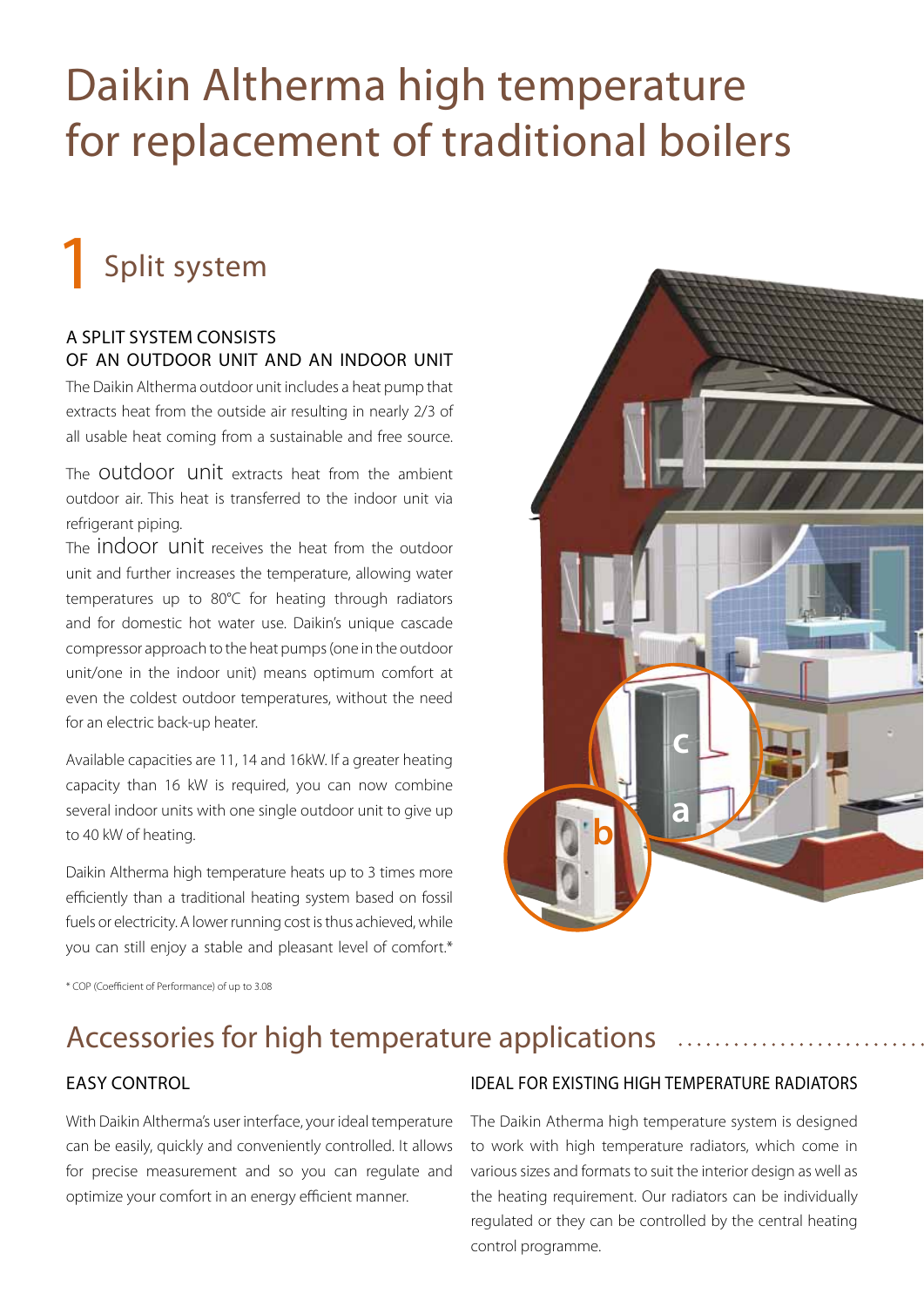# 2 Domestic hot water tank

### for low energy consumption

Daikin Altherma's high water temperature is ideal for heating domestic hot water without the need for an additional electric heater. Rapid heating of domestic hot water also means smaller heaters are needed. For a family of approximately four people, the standard tank is the best solution. Should you require more hot water, a larger tank is also available.

- **a-**Indoor unit **b-**Outdoor unit
- **c** Domestic hot water tank

### solar connection

The Daikin Altherma high temperature heating system the option of using solar energy for hot water product If the solar energy is not required immediately, the purpose built hot water tank (EKHWP) can store large quantitie heated water for up to a day for later use as domestic water or for heating.